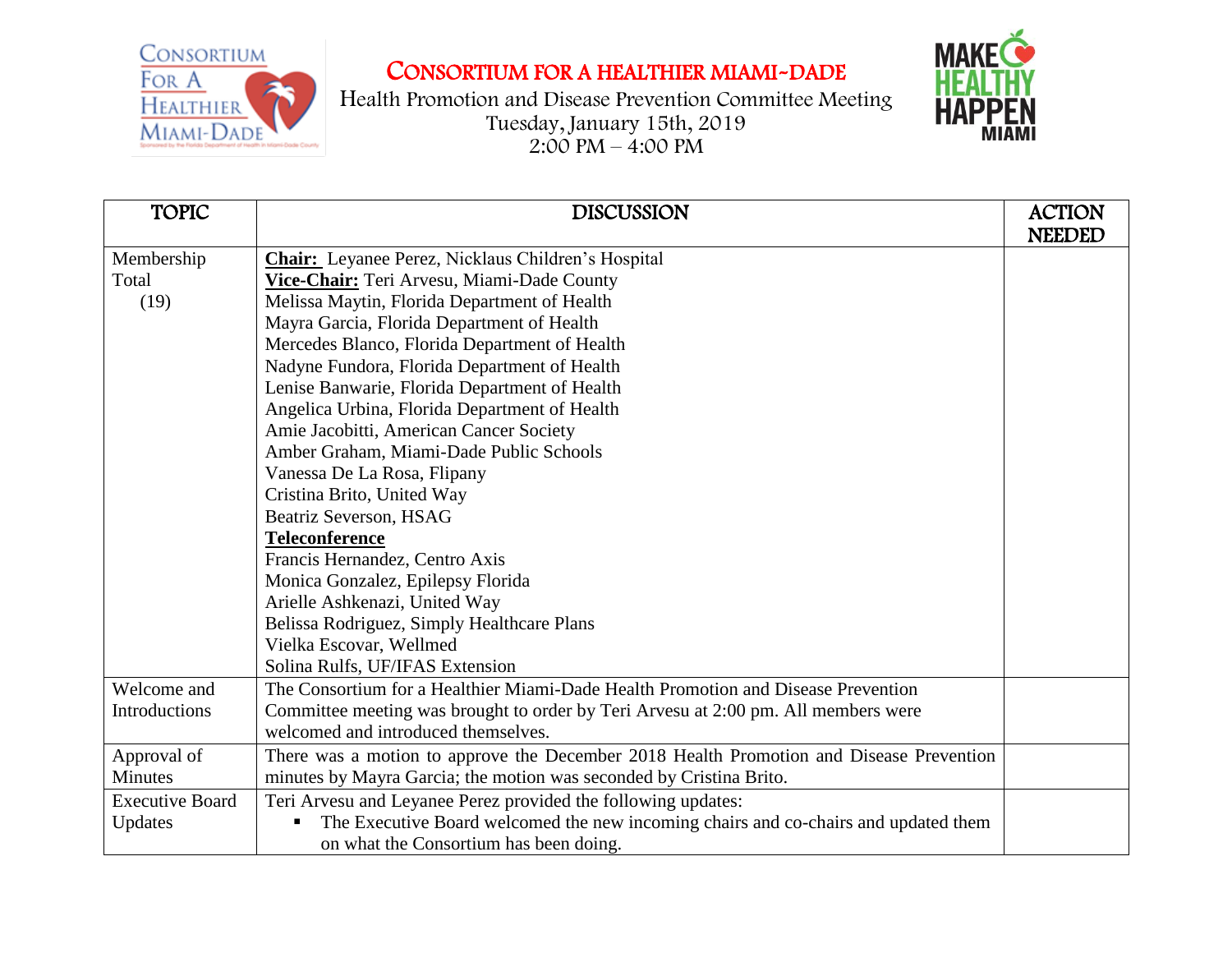

CONSORTIUM FOR A HEALTHIER MIAMI-DADE

Health Promotion and Disease Prevention Committee Meeting Tuesday, January 15th, 2019  $2:00 \text{ PM} - 4:00 \text{ PM}$ 



|              | The Executive Board shared ideas about how the committees could support each other.<br>п     |  |
|--------------|----------------------------------------------------------------------------------------------|--|
|              | The Executive Board discussed various ways of bringing awareness and promoting the<br>п      |  |
|              | Consortium in the community. One idea involved recording committee meetings and              |  |
|              | posting them on the Consortium's website.                                                    |  |
| Presentation | Dr. Alberto Sirven from West Kendall Baptist Hospital presented on "Cervical Cancer<br>٠     |  |
|              | Awareness".                                                                                  |  |
|              | Lenise Banwarie from the Florida Department of Health in Miami-Dade County<br>п              |  |
|              | presented on the department's Breast and Cervical Cancer Program.                            |  |
| Work Plan    | Following the presentations, the committee discussed the importance of bringing<br>п         |  |
| Discussion   | awareness to the community regarding the importance and availability of vaccinations to      |  |
|              | help prevent Cervical Cancer.                                                                |  |
|              | The committee identified initiative where HPDP can engage in to address chronic disease<br>п |  |
|              | rates in Miami-Dade County.                                                                  |  |
|              | - Leyanee Perez (chair) introduced the "A Billion Steps Challenge" as an initiative          |  |
|              | opportunity. This initiative is currently taking place in Port St. Lucie. It is an app       |  |
|              | in which county residents can log their steps through the year. The data can be              |  |
|              | useful in identifying which areas are more active than others and identifying                |  |
|              | barriers.                                                                                    |  |
|              | Members shared that a similar initiative is happening in Doral named "Step Up                |  |
|              | Doral."                                                                                      |  |
|              | This initiative would help with cardiovascular, diabetes, and obesity indicators as          |  |
|              | well as increase physical activity.                                                          |  |
|              | The app requires a host cost, but more details are to come.                                  |  |
|              | The Executive Board liked the idea since all the committees can participate in the           |  |
|              | initiative.                                                                                  |  |
|              | The committee identified community activities that can leverage HPDP efforts.<br>٠           |  |
|              | Jackson Behavioral Health Hospital is hosting a conference on Friday, January                |  |
|              | 21 <sup>st</sup> on how to effectively identify suicide and effective measures.              |  |
|              |                                                                                              |  |
|              | United Way of Broward will be hosting a conference on Mental Health in                       |  |